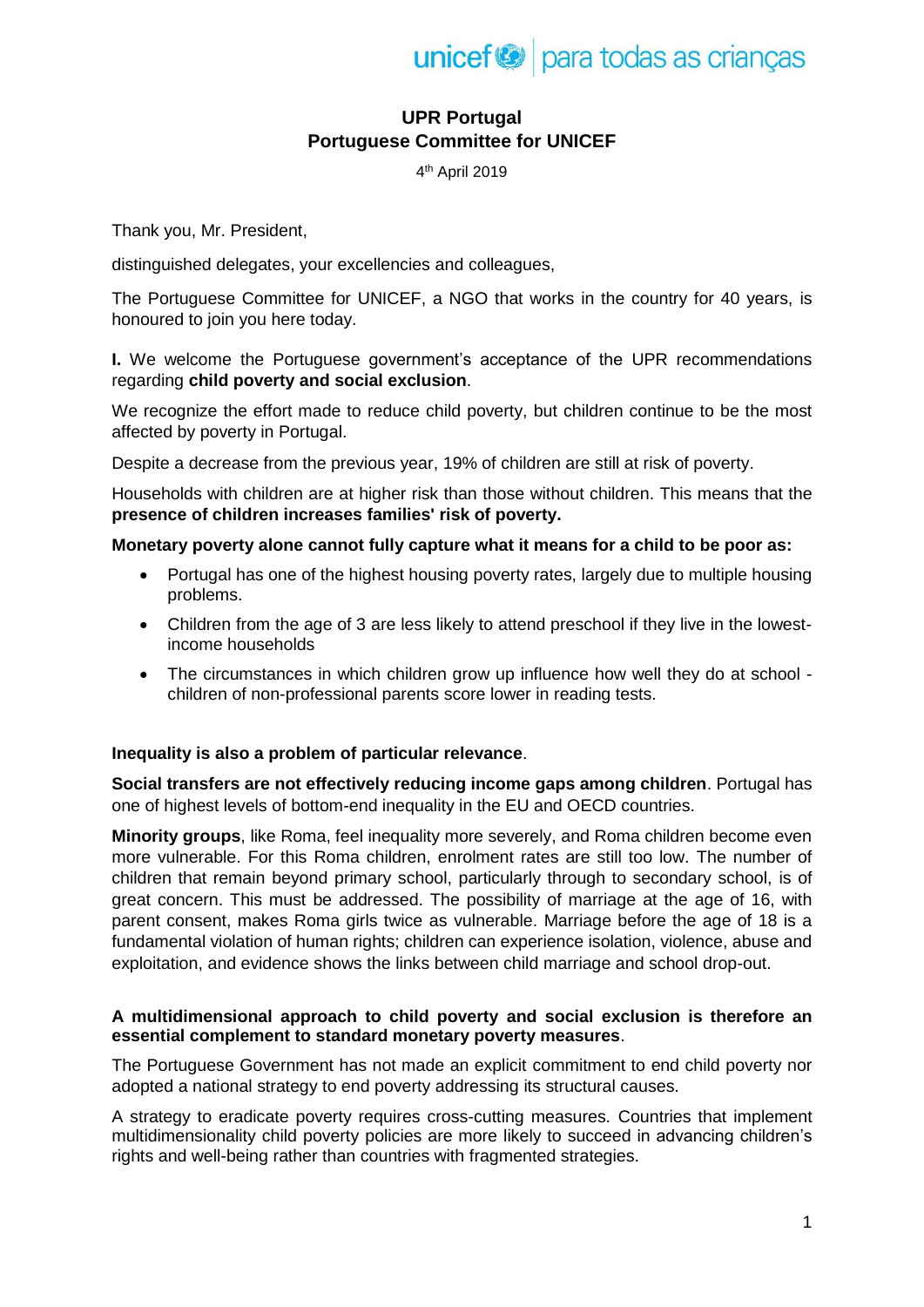## **Recommendation:**

**The State must be urged to act on child poverty.**

**We call on Portuguese Government to adopt a multidimensional rights-based strategy and annual action plans to end child poverty, assessing the impact of social transfers and investing in public services, as in housing, education and health.**

### **II. As for the protection of children**

UNICEF Portugal remains **concerned for the implementation** of Timor-Leste, recommendation 127.78, that called on the Government to **protect the rights of neglected and abused children:**

- **Corporal punishment** is still permissible and there is lack of information and awareness on alternative methods of discipline.
- There is a **lack of data** and systemic view of the processes to assess and monitor the interventions in the Child Protection System – cultural values and social contexts continue to play a role in people's understanding of child abuse.
- There isn't a strategic action plan to ensure quality and more effective responses to **children's deprived of a family environment** - in foster families and in residential care.

Portuguese law considers institutional placement as a measure of last resort. However, only 3% of all children in care are placed in foster families. The Government has recently stated that "foster care programme is suspended". The mismatch between the timeframes of a child´s life and those of the Government's decision undermine children's development and protection – permanently.

#### **In the case of children with disabilities,**

There is a lack of precise data regarding the number of children with disabilities and type of disability. Also, the new Law for Inclusive Education, requires that the provision of support exist for all students – regardless of the disability. Nevertheless, there is a lack of resources for children with severe or multiple disabilities.

**Bullying and mental health issues** must be looked through. The major educational and school reforms over the past few years have not effectively addressed the social and emotional learning factors. Almost half (45%) of children have been exposed to bullying. Mental health disorders among children are increasing.

#### **Protection of children's rights require coordinated, systematic and integrated action.**

The Portuguese Government's announcement of a national Strategy for the Rights of the Child, is yet to be realized. It was first recommended in 2009, under the UPR process.

The National Commission for the Promotion of the Rights and Protection of Children and Youth, arguably responsible for this strategy, does not have the scope, reach and resources to implement it. This Commission depends directly from the Secretary of State of Inclusion of People with Disabilities. Their DNA is that of protection of children at risk.

Children's rights and multidimensional problems – like poverty – are an example of the need of diversified action and policies, that cannot be tackled by a sectorial body - alone.